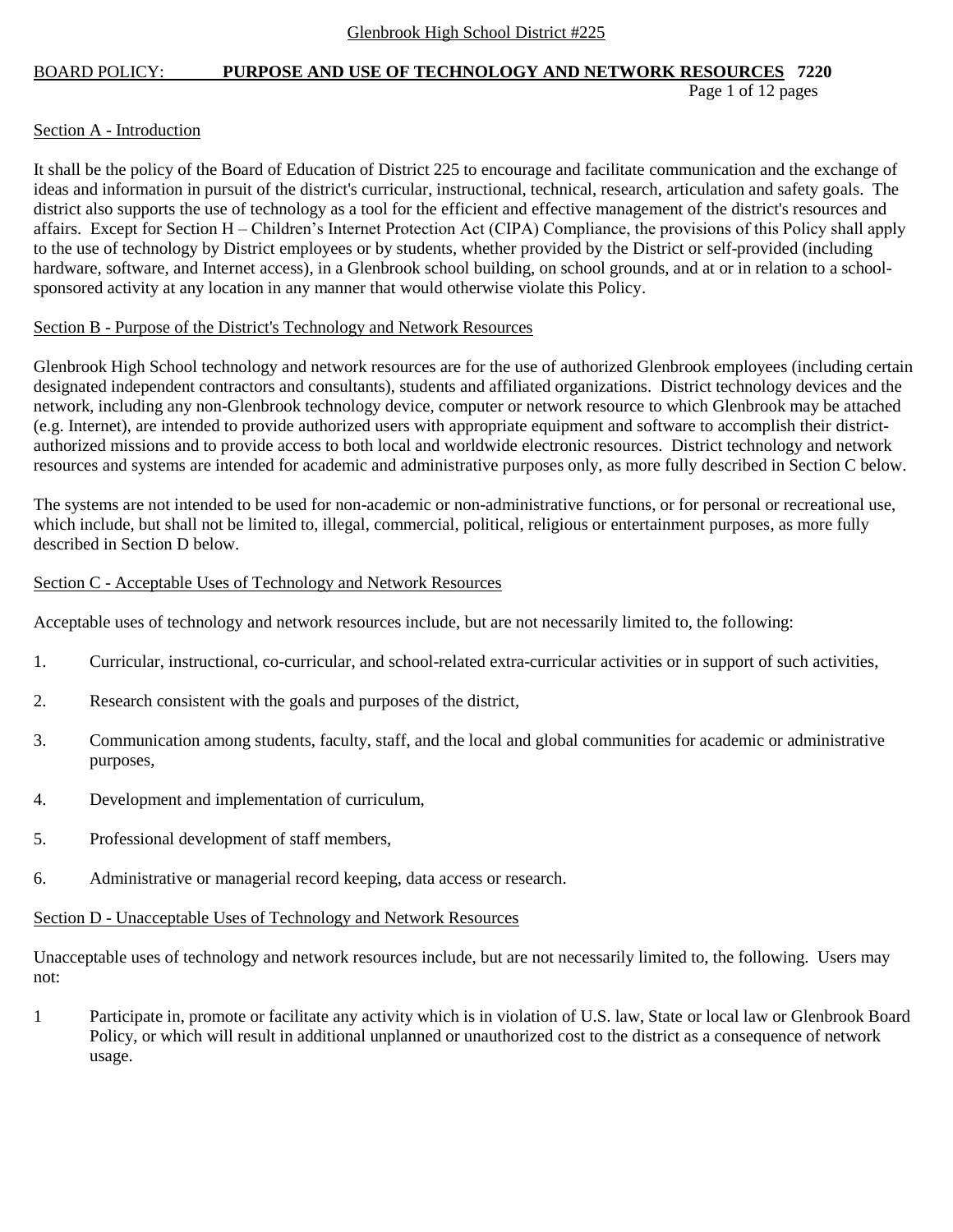Page 2 of 12 pages

- 2. Interfere with, damage, modify or gain access to, in an unauthorized manner or disrupt computer or network users, services, data or equipment.
- 3. Participate in the acquisition, creation, or distribution of materials that are libelous, obscene, pornographic, promote the use of violence, contain personally embarrassing or private information unrelated to any proper educational or public purpose, contain defamatory or untrue statements which may damage the reputation of any student or staff member, or contain abusive, harassing, or prejudicial content.
- 4. Participate in the acquisition, creation or distribution of advertising, computer "worms" or "viruses," "chain-letters," "spam" or other messages/files which could cause congestion, interference or failure of the system or any computing equipment, whether attached to the district's system or otherwise.
- 5. Make unauthorized entry to any computer, network, file, database, or communications device regardless of who may own, operate or supervise same and whether or not a change of data or software occurs.
- 6. Reveal personal account and/or password information.
- 7. Alter, damage or destroy any cabling, hardware, or software; or make unauthorized changes to district data.
- 8. Access, use or possess, distribute or disseminate unauthorized or illegally obtained hardware, software or data.
- 9. Engage in any activity that does not conform to the intended purposes of the network, including, but not limited to, illegal, commercial, political, religious, recreational or entertainment purposes.
- 10. Use technology and/or network resources or data for the purposes of academic dishonesty.

# Section E - User Training

Employees and students using Glenbrook technology and network resources shall successfully complete an appropriate training program as prescribed by the District before being allowed to access the system. Depending upon the needs of the user, training may include, but shall not be limited to, login and logout procedures, access and use of various computer programs and/or network services, and instruction regarding security of accounts and passwords, copyright laws, computer ethics and network etiquette. Users are responsible for reporting any violations of this policy to an administrator.

Students and their parents/guardians will be informed as the students initially enroll in the district through the Glenbrook High Schools Technology Device and Network Use Students Rights and Responsibilities form and shall agree to be bound by the purpose of the network, how it is to be used, the need for mandatory instruction and the possible ramifications of inappropriate use as set forth in this policy and other Board Policies and Procedures, and the Student/Parent Handbooks. Students and/or parents failing or refusing to agree to be bound by this policy shall be prohibited from using district hardware, software or network resources; however such students and/or parents shall remain subject to applicable Board Policies and Procedures related to the use of any non-Glenbrook and/or self-provided technology device, computer or network resource in a Glenbrook school building, on school grounds, and at or in relation to a school-sponsored activity at any location in any manner that would otherwise violate Board Policies and Procedures.

# Section F - Disciplinary Action

1. Any student who is determined by the principal or designee to be in violation of this policy may have his/her network privileges suspended or canceled, or may be prohibited from possessing self-provided technology devices in school buildings, on school grounds, and at or in relation to school-sponsored activities at any location. In addition, the student may be considered guilty of gross disobedience or misconduct and subject to additional disciplinary action by the administration and/or Board of Education. Such action may include, but is not limited to, suspension and/or expulsion from school.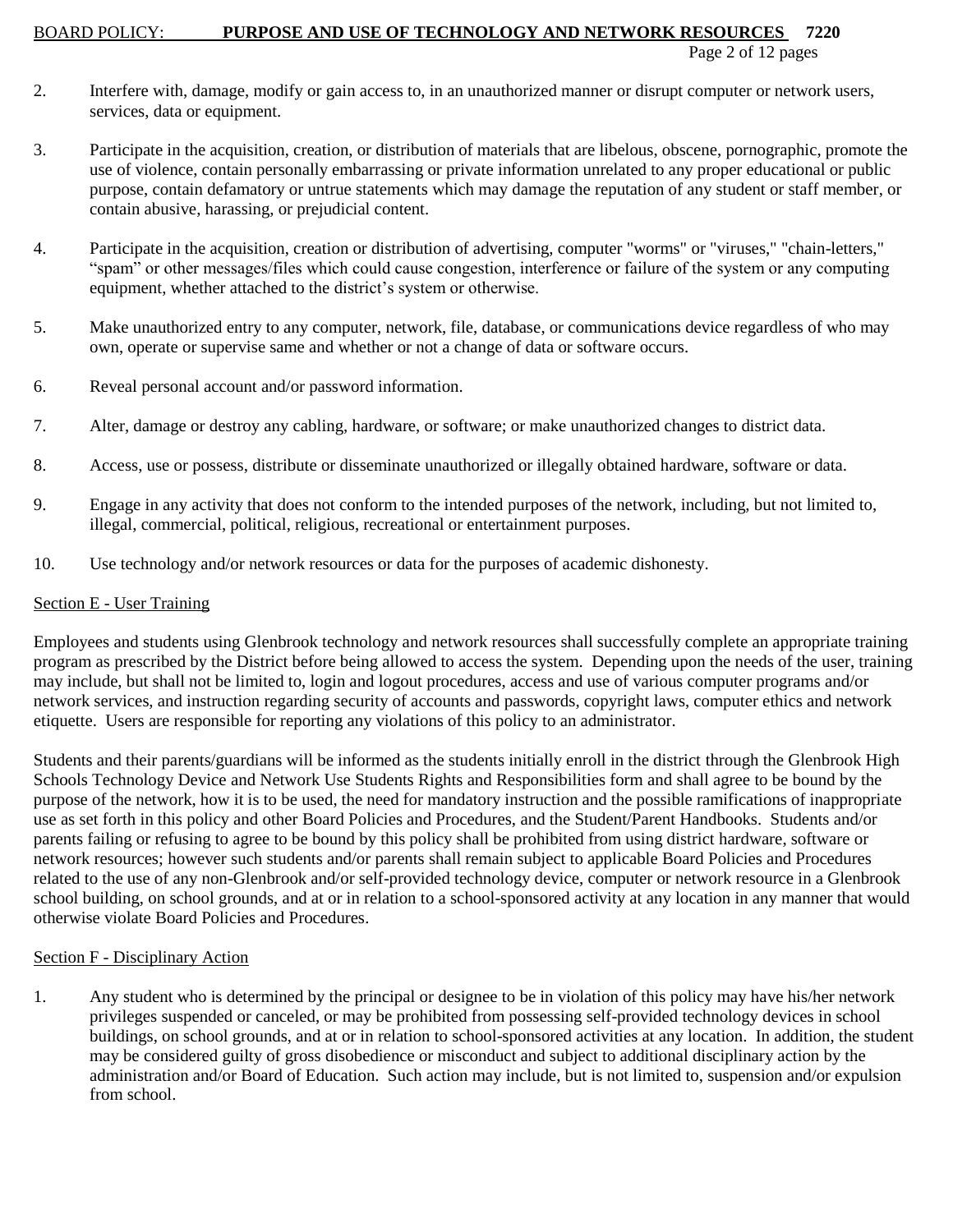#### BOARD POLICY: **PURPOSE AND USE OF TECHNOLOGY AND NETWORK RESOURCES 7220** Page 3 of 12 pages

- 2. Any employee who is determined by the principal or designee to be in violation of this policy may have their network privileges suspended or canceled. In addition, the employee may be subject to additional disciplinary action by the administration and/or Board of Education and may be required to provide user credentials for any user-based technologies or networks. Action by the Board of Education may include, but is not limited to, suspension with, or without pay, and/or termination of employment.
- 3. Cases involving suspected or alleged criminal acts will be referred to appropriate law enforcement agencies.

### Section G - Termination of Authorized Use

The Board of Education recognizes the need for secure computing and networking facilities and authorizes the administration to terminate network/computer access when said access is no longer needed. Reasons for terminating the authorized use by an individual--student or employee--may include, but shall not be limited to the following:

- 1. A student is no longer enrolled at Glenbrook due to graduation, transfer to another school, dropping out of school, expulsion, death, or other reason.
- 2. A student attends an educational facility outside of the Glenbrook district full-time but is still technically enrolled as a District 225 student.
- 3. A staff member is no longer employed at or is on leave from Glenbrook due to leave of absence, retirement, resignation, termination, death, etc.
- 4. Disciplinary reasons or violation of this policy.
- 5. Such other cause as the superintendent or chief technology officer determines in the exercise of reasonable discretion is necessary to secure the network operations, functionality and compliance with Board Policy pending further action in any disciplinary matter and pending finalization of such disciplinary determination or completion of any investigation.
- 6. Written revocation of consent by the student's parent or guardian.

### Section H – Children's Internet Protection Act (CIPA) Compliance

1. Philosophy

The district's philosophy and vision is to treat students as responsible young adults, and faculty and staff members as professionals. To prepare students to make wise choices, the district will educate them about responsible use of the Internet and the World Wide Web and hold high expectations of conduct in connection with their usage of this resource.

2. Children's Internet Protection Act (CIPA)

It is the intent of the district to fulfill the requirements of CIPA. To accomplish this, Glenbrook High Schools will undertake actions intended to protect network users from web pages containing material that is illegal for minors, including, but not limited to, pornography. The district will take steps to address the safety and security of minors when using electronic mail and other forms of direct electronic communications. The district will take actions to prohibit unauthorized access, including "hacking," and other unlawful activities by network users; and prohibit the unauthorized disclosure, use, and dissemination of personal information regarding minors. Glenbrook High School District 225 will make reasonable efforts to block access to frivolous (non-educational) web sites that its administrators determine have a realistic potential to seriously impair or endanger the performance of the network, or otherwise result in a disruption of the school learning environment. Students will be permitted to access educational web sites and chat rooms consistent with this policy.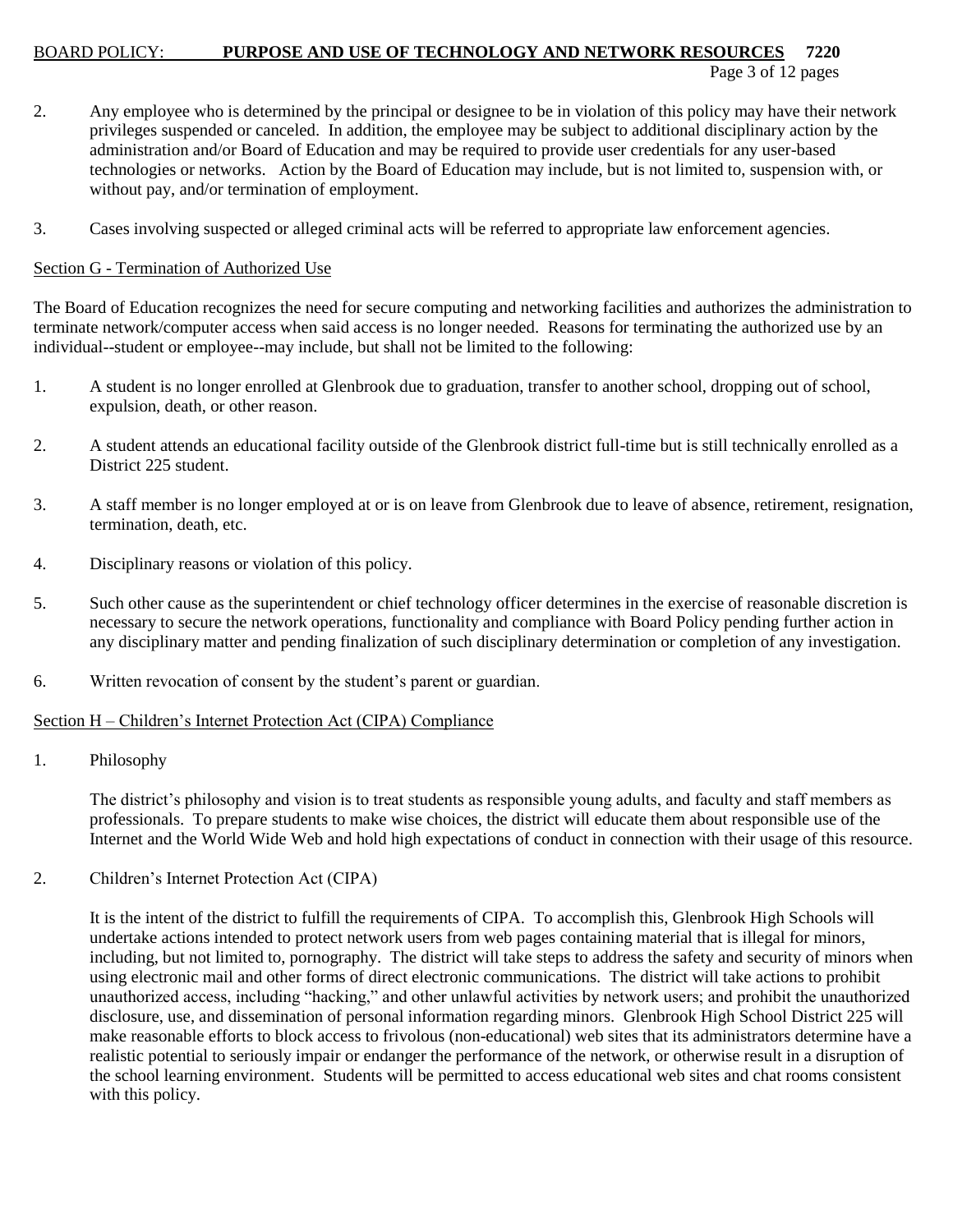- 3. Educating Users
	- a. The district will provide instruction for users in proper research techniques for various sources, including online subscription research products available through school or public libraries, printed materials, and Internet sources in addition to general search engine use.
	- b. The district will inform users of the expectations for responsible network use and obtain their signatures, or in the case of students under the age of eighteen (18), the signature of their parent or guardian in agreement to the standards listed.
	- c. The school will provide Internet safety instruction during each year of a student's high school career as required by State law.
	- d. The district will not be responsible for educating guest users who gain access to Internet services provided by the district. Guest use of wireless devices while on campus or at school events are outlined in Board Policy 8300.
- 4. District Responsibilities

The district will be responsible for the following actions in order to comply with CIPA:

- a. Implement a content filter for known pornographic sites including visual images. A content filter contains a list of web sites to be blocked from Glenbrook user access.
- b. Impose a blocking list for specific websites intended for non-educational use or which use degrades network response times.
- c. Supervise student use of the Internet as thoroughly as possible.
- d. Make reasonable efforts to monitor Internet web site traffic for patterns of usage that could indicate inappropriate network usage. If questionable material is accessed repeatedly, the chief technology officer will be alerted to the situation and will forward the information to the superintendent who shall act as is deemed appropriate.
- e. When a network use violation occurs by a student, the principal or designee will be given all details available in order to take appropriate action in accordance with Section F of this policy.
- f. When a network use violation occurs by a faculty or staff member, the superintendent, assistant superintendent for human resources, building principal, and instructional supervisor will be given all details available. Appropriate action will be taken in accordance with Section F of this policy.
- 5. Blocking List

The blocking list determines what is filtered. The blocking list will contain, at a minimum:

- a. Known sites of material, illegal for minors, including, without limitation, pornography.
- b. Non-educational sites that seriously degrade performance of the network or pose network intrusion risks.
- c. Sites which will result in unplanned or unauthorized cost to the district.

As the district learns of additional sites that should be blocked in the categories listed above, the chief technology officer will direct necessary and appropriate changes to the blocking list. If temporary and/or immediate changes to the Blocking List are requested for educational purposes, the chief technology officer, the superintendent or authorized designees must approve them.

If the District Administrative Team (ATM) requests changes in the categories included on the blocking list, those changes must be approved by the Board of Education.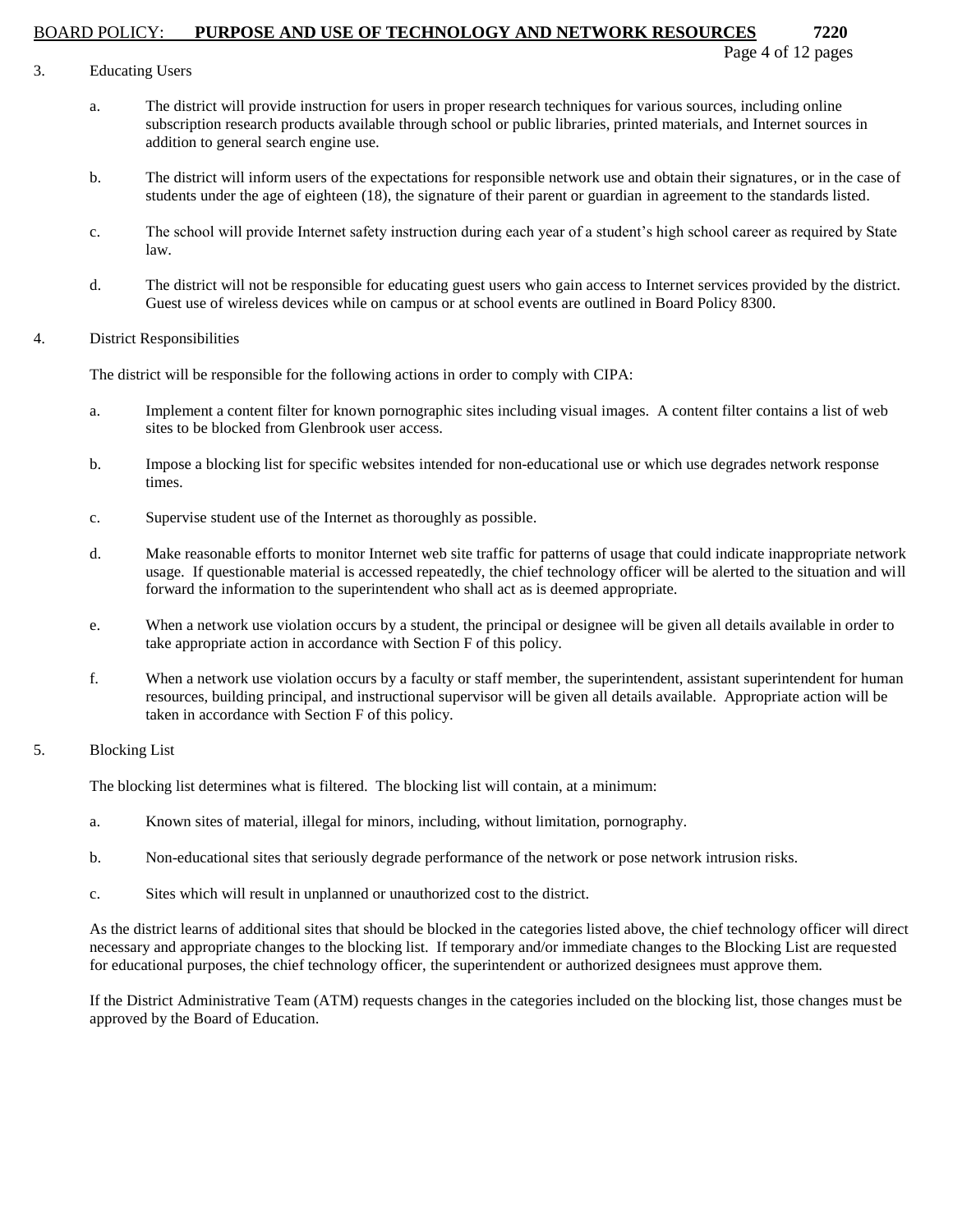Page 5 of 12 pages

**DISCLAIMER. In compliance with CIPA, the district endeavors to protect Glenbrook network users from web pages containing material that is illegal or inappropriate for minors, including, but not limited to, pornography. The district also endeavors to address the safety and security of minors when using electronic mail and other forms of direct electronic communications through the Glenbrook network. However, the use of self-provided technology to access the Internet network cannot be subjected to measures used by the district such as content filters, blocking lists, or district monitoring of Internet web site traffic for patterns of usage that could indicate inappropriate network usage. Accordingly, employees and students who provide their own technology and/or access to the Internet shall assume any risk associated therewith. The district expressly disclaims any responsibility for imposing content filters, blocking lists or monitoring of employee or student-provided technology and/or devices.**

Section I - Dissemination to Students and Employees

- 1. All employees will be given a copy of the Board Policy for their signature. New employees will be given a copy of the Board Policy for signature at the time of signing their respective employment contract. The assistant superintendent for human resources and chief technology officer will coordinate the process.
- 2. Excerpts of this policy will be included in the Student/Parent Handbook for each school. Upon initially enrolling in the district, students and parents will be asked to sign the Glenbrook High Schools Technology Device and Network Use Student Rights and Responsibilities form giving permission for network and Internet access and agreeing to the provisions of this policy. If at any time a parent determines that their child should not be allowed access to the Internet, they are to submit a written request to discontinue services to the assistant principal for student services. Students or parents failing or refusing to be bound by this policy shall be prohibited from using District hardware, software or network resources.

### Section J - Use of the Glenbrook Electronic Messaging System

The Board of Education acknowledges the need for electronic messaging as an efficient communication tool. This section explains the district's policies and procedures for the Glenbrook Electronic Messaging System (hereafter referred to as "email"). Users need to understand privacy and security issues that apply to e-mail, as well as understand their responsibilities to use the e-mail system efficiently so that minimal service disruptions occur.

This document applies only to e-mail in its electronic form, including e-mail headers, transaction summaries, addresses, and addressees. It does not apply to printed copies of e-mail.

1. Uses and Ownership

Any e-mail address or account established on the Glenbrook High School District 225 Network is the property of Glenbrook High School District 225. E-mail users shall not expressly or implicitly give the impression that they are representing, giving opinions, or otherwise making statements on behalf of the district unless appropriately authorized to do so. Users shall not employ a false identity.

2. Usage Guidelines

E-mail users shall not send or forward e-mail chain letters, "spam" (the widespread distribution of unsolicited e-mail), or "letter-bombs" (sending the same e-mail repeatedly to one or more recipients to interfere with the recipient's use of email), and shall not knowingly forward a "virus" or any other form of distribution which obstructs, diverts or otherwise interferes with the e-mail system.

Notwithstanding anything in this policy to the contrary, the district e-mail service may be used for incidental personal purposes. E-mail records arising from personal use are still deemed to be property of Glenbrook High School District 225.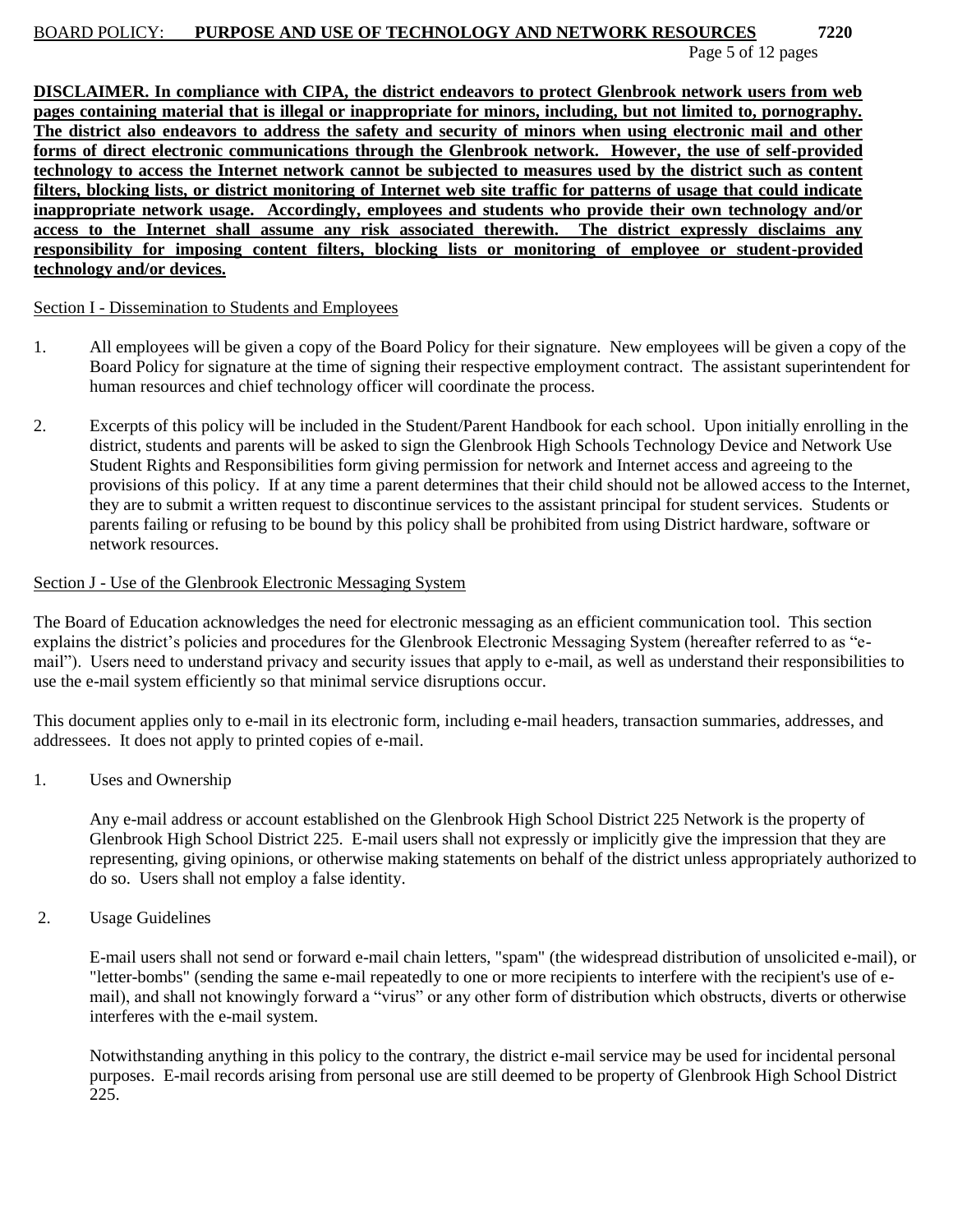Page 6 of 12 pages

Personal use must not:

- a. Directly or indirectly interfere with the operation of district computing facilities or electronic mail services;
- b. Burden the district with noticeable incremental cost;
- c. Interfere with the e-mail user's employment or other obligations to the district; or
- d. Contain inappropriate content or otherwise violate this policy.

The district e-mail service may not be used for:

- a. Unlawful activities or the promotion of unlawful activities;
- b. Commercial purposes not under the auspices of the district; or
- c. Uses that violate other Glenbrook High School District 225 Board Policies or Procedures.
- 3. Confidentiality

The security and confidentiality of electronic mail cannot be guaranteed and all e-mail remains the property of the District. Furthermore, administrators of e-mail services shall be deemed to have no control over the security of e-mail that has been downloaded to a user's computer.

Users of the district e-mail system should be aware that the *Freedom of Information Act* and other similar laws may require disclosure of e-mail, and may jeopardize the ability of the district to guarantee complete protection of any e-mail resident on district facilities. Users, therefore, should exercise extreme caution in using e-mail to communicate confidential or sensitive matters.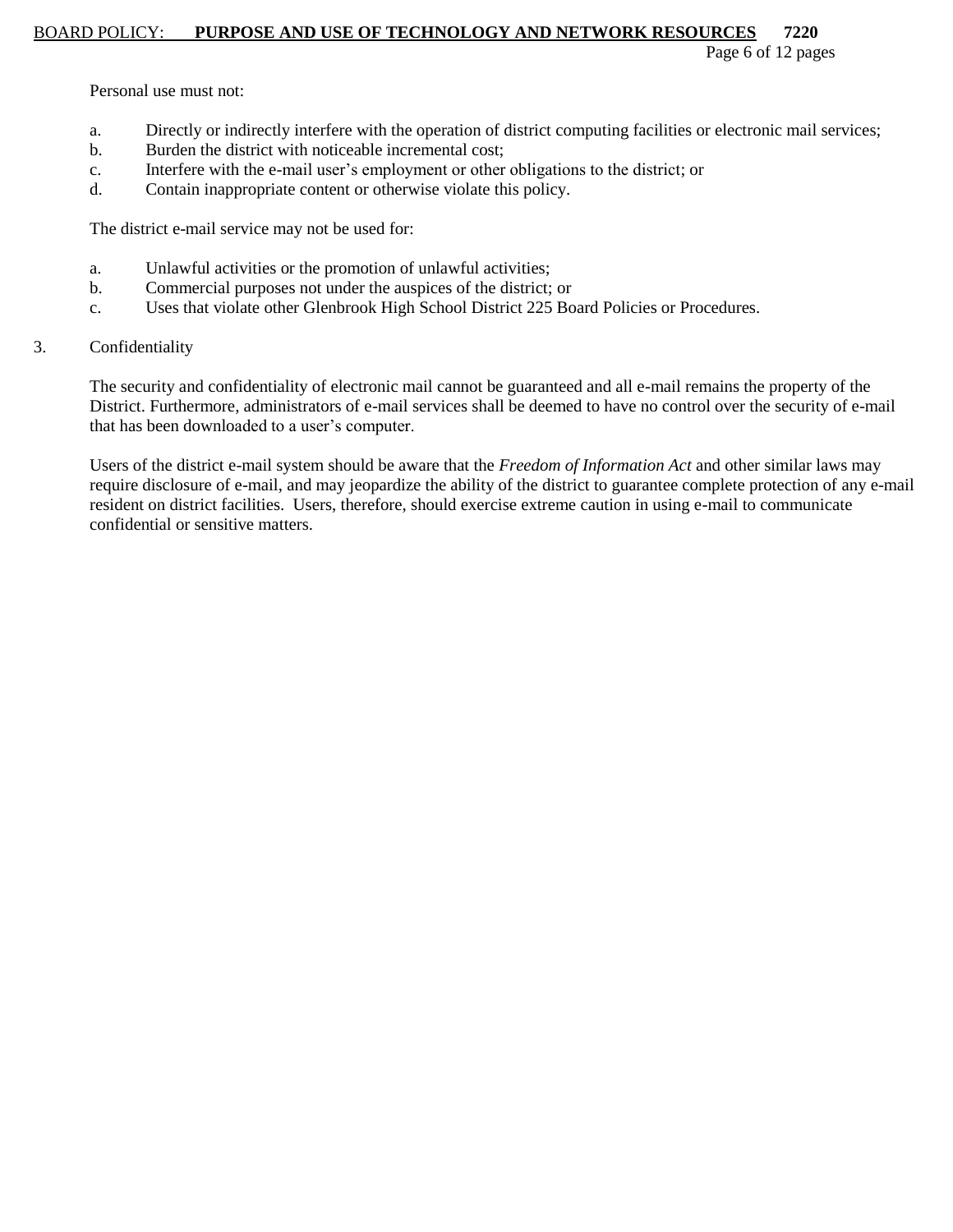Page 7 of 12 pages

### 4. Exceptions

During the performance of their duties, district system administrators have the authority from time to time to observe message header information to ensure proper functioning of the e-mail service, and on these and other occasions may inadvertently see the contents of e-mail messages. Therefore, there should be no expectation of privacy by users of the district e-mail system.

District network personnel (such as "postmasters") shall have the right to inspect e-mail when re-routing or disposing of otherwise undeliverable e-mail. This exception is limited to the least invasive level of inspection required to perform such duties. Re-routed mail normally should be accompanied by notification to the recipient that the e-mail has been inspected for such purposes.

### 5. Access

Access to the Glenbrook High School District 225 e-mail system is a privilege that may be wholly or partially restricted by the district with or without prior notice. The district shall permit inspection, monitoring, or disclosure of e-mail with the approval of the superintendent or his designee, in the following situations:

- a. When permitted or required by, and consistent with, law;
- b. When reliable information indicates that violation of law or of district policies may have occurred;
- c. In circumstances where failure to act may result in significant bodily harm, property loss or damage, loss of evidence of one or more violations of law or of district policies, or liability to the district or to members of the Glenbrook High School District 225 community;
- d. In circumstances where failure to act could seriously hamper the ability of the district to function administratively or to meet its teaching obligations; or
- e. In any circumstance related to a pending investigation.

Employees shall comply with district requests for copies of e-mail records that pertain to the business of the district, or whose disclosure is required to comply with applicable laws, regardless of whether such records reside on a computer housed or owned by the district. When the contents of e-mail must be inspected, monitored, or disclosed, the superintendent or his designee must authorize such actions in advance and in writing.

In emergency circumstances, the least invasive perusal of contents and the least action necessary to resolve the emergency may be taken immediately without authorization, but appropriate authorization must thereafter be sought as soon as reasonably possible. The superintendent or designee shall, at the earliest possible opportunity, notify the affected individual of the action(s) taken and the reasons for the action(s) taken.

Any inspection or disclosure of e-mail shall be in full compliance with the law. This has particular significance for email residing on computers not owned or housed by the district. Advice of counsel should be sought prior to any action taken under such circumstances.

Failure to obtain an e-mail holder's consent prior to inspection, monitoring or disclosure of e-mail records shall not create any liability for the district.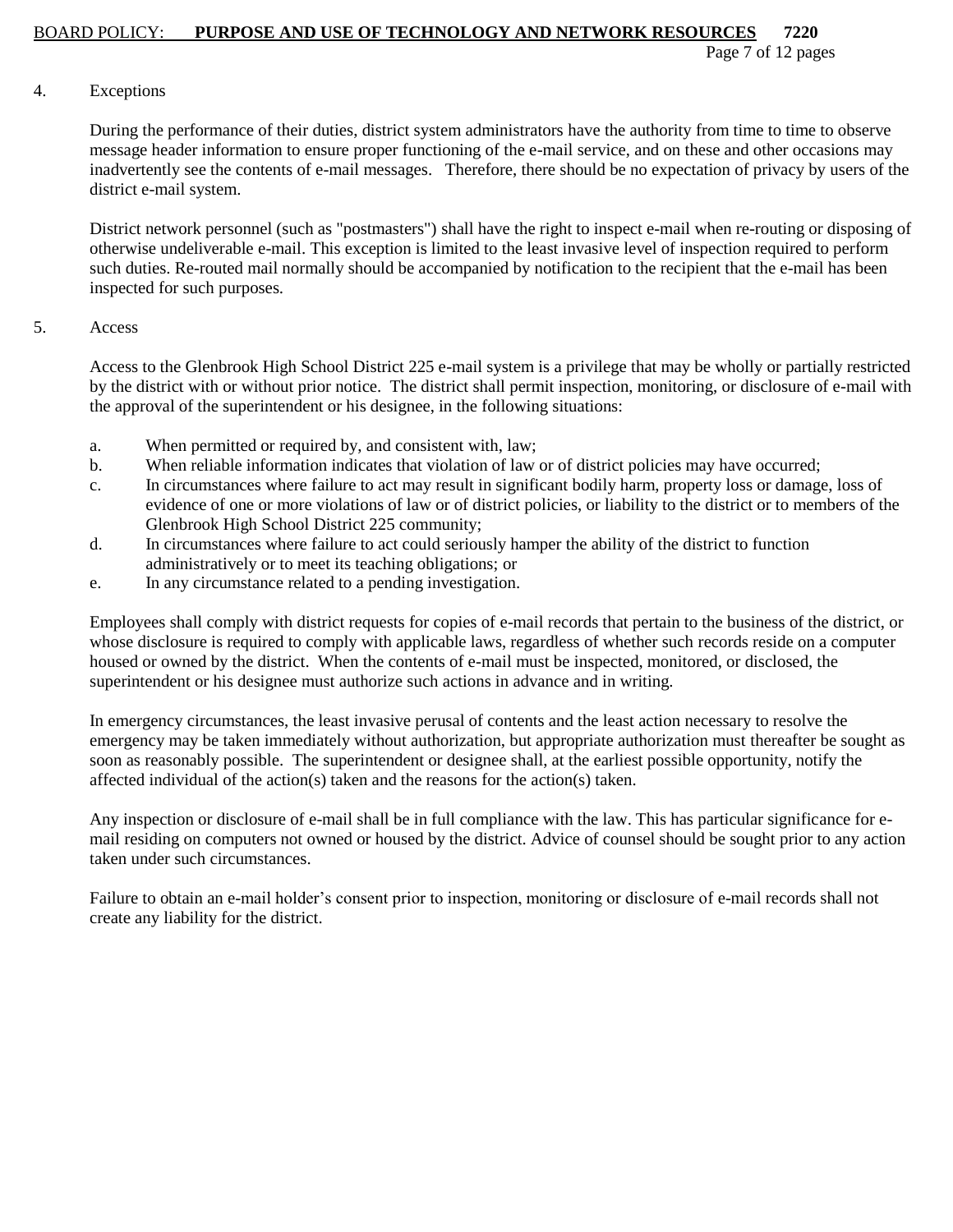Page 8 of 12 pages

### 6. Archiving and Retention

### a. Limitations and Automatic Purging

The district maintains central or distributed e-mail archives of all electronic mail sent from or received in users' mail accounts. E-mail is backed up to assure system integrity and reliability; e.g., to be able to restore damaged message databases, as well as retrieval. Administrators of the district e-mail service are not required to retrieve e-mails from such back-up facilities upon a user's request.

Except as otherwise set forth here, the district's electronic messaging system is intended as a communication system, as well as a record archive system. E-mail users should be aware that, due to hard disk space considerations on the district's message servers, specific maintenance procedures and mailbox size limitations (including e-mail attachments) will be implemented to ensure proper functioning of the e-mail system. Currently, messages in the user's mail account trashcan (deleted, but not purged) are subject to automatically be purged by the system. Users will be notified if server conditions warrant further automatically scheduled system maintenance that may affect the number or size of messages users may retain.

### b. E-mail as a "Public Record"

The district is a public body governed by the *Illinois Local Records Act*, *Illinois School Student Records Act, Illinois Freedom of Information Act*, and the *Family Educational Rights and Privacy Act*. E-mails may contain information required to be retained in the official records of the district. Also, in certain circumstances, the district may be legally compelled to disclose e-mails to parents, government authorities, the public, or in the context of litigation. For retention purposes under these laws, e-mails are treated in the same manner as paper documents.

### c. E-mail Retention

E-mails that meet the definition of a public record must be retained in accordance with the district's records retention schedule pursuant to the *Illinois Local Records Act*.

E-mails that meet the definition of a school student record must be retained in accordance with the *Illinois School Student Records Act*. Temporary student records must be kept for at least five (5) years after the student has transferred, graduated or permanently withdrawn from the district. Permanent student records must be kept for at least sixty (60) years after the student has transferred, graduated or permanently withdrawn from the district.

The following are acceptable methods for retaining e-mails. The district shall determine which method(s) it will use for a given record:

- (1) Print the e-mail and store the hard copy in the relevant subject matter file as would be done with any other hard copy public record;
- (2) Convert the e-mail into a Word or PDF document and store it in a file folder according to its content on the district's network;
- (3) Convert the e-mail into a microfilm or similar format (the district must comply with the *Local Records Act*, the *Filmed Records Certification Act*, and the *Filmed Records Destruction Act* if this method is used); or
- (4) Save the e-mail in the district's electronic document management system.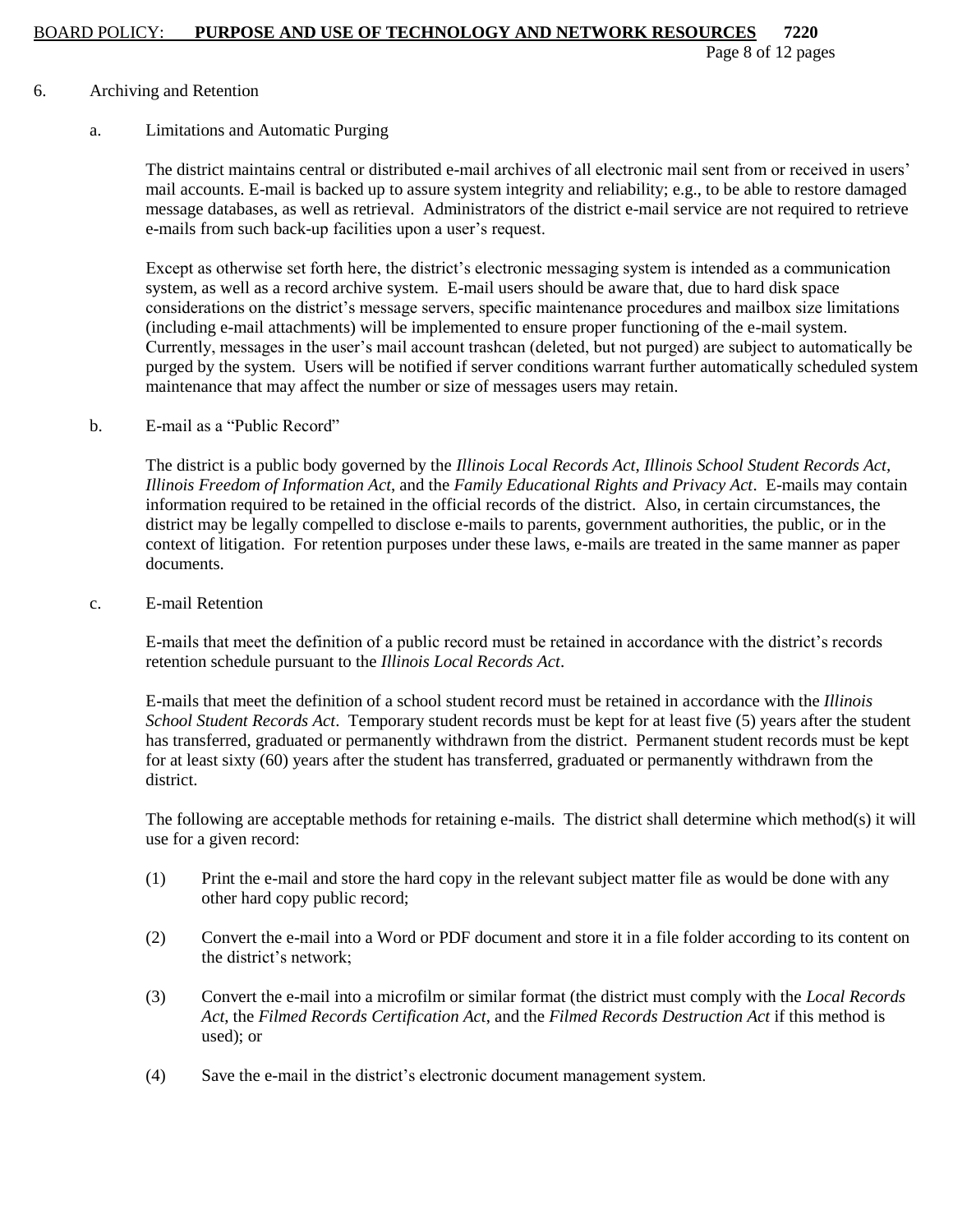Page 9 of 12 pages

### 6. Archiving and Retention (continued)

### d. Litigation Hold

All e-mails, without regard to whether they meet the definition of public and/or student records, must be retained when users receive notice of a litigation hold. The Superintendent or his/her designee will immediately inform users whenever e-mails must be preserved because of prospective, threatened or pending litigation (a "litigation hold"). Such notice immediately suspends the deletion and/or purging of all e-mails that may be relevant to the potential or pending litigation. The Superintendent or his/her designee will designate the district staff members responsible for gathering the e-mails that may be subject to the litigation hold.

e. Destruction of E-mails

The district's records custodian is responsible for disposing of the e-mails that are public records according to the records retention schedule and pursuant to the requirements of the Illinois Local Records Commission. In order to ensure compliance with such requirements, users are prohibited from deleting, purging and/or destroying e-mails that constitute public records. Users may not remove, "wipe" or erase the contents in their mail accounts or the e-mail software from their computers.

Destroying public records prior to approval for destruction will be considered tampering with official records. It is a Class 4 felony to knowingly tamper with records (720 ILCS 5/32-8).

# 7. Violations

Violations of this Board Policy governing the use of the Glenbrook High School Electronic Messaging Service may result in restriction of access to district information technology resources. In addition, disciplinary action may be applicable pursuant to Section F of Board Policy 7220, Purpose and Use of Technology and Network Resources, or other relevant Board policies.

### 8. Computer Services Termination Procedure

Once an employee's affiliation with the district ends, e-mail and network accounts may at the superintendent's or designee's discretion be kept open for thirty (30) days, retained by the district, or deleted at the discretion of the superintendent or designee, unless prior arrangements have been made. If an employee is suspended or terminated, or if a violation of this policy may have been committed, the computer services accounts of the employee will be locked immediately. Information can be requested from locked accounts for a period of up to thirty (30) days, which may be denied by the superintendent or designee for good cause. After this time the e-mail and network accounts may be deleted.

Revised: September 5, 1995 Revised: May 29, 2001 Revised: July 28, 2003 Revised: September 12, 2005 Revised: August 10, 2009 Revised: August 8, 2011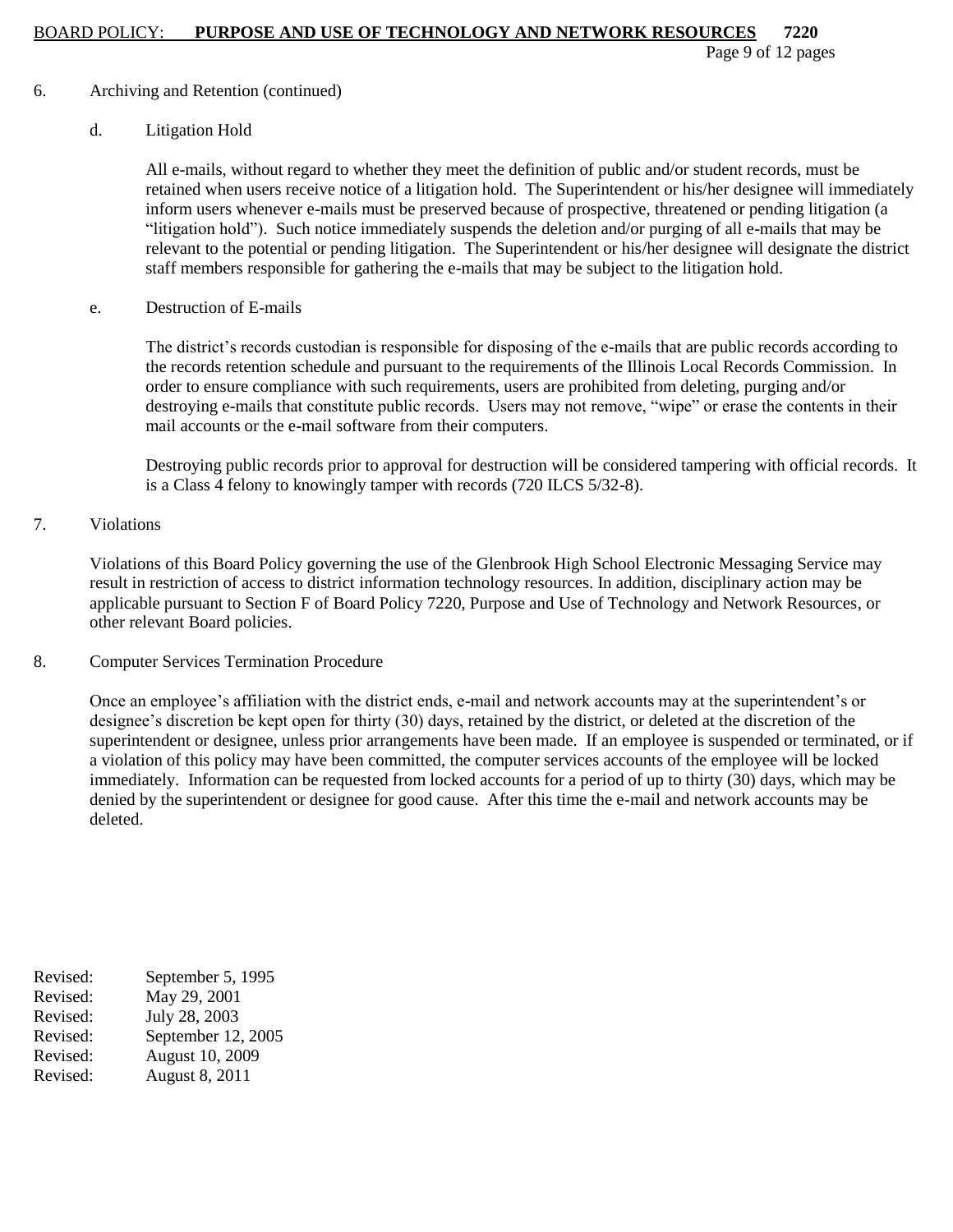Page 10 of 12 pages

#### **Glenbrook High Schools Technology Device and Network Use Employee Rights and Responsibilities**

#### **Employee Privileges**

Glenbrook employees have the privilege to use Glenbrook computers and electronic devices in order to deliver instruction, facilitate educational growth in technology skills, information gathering skills, and communication skills, and to perform administrative tasks. These computers and electronic devices may provide access to the Internet. Employees have the privilege to use any licensed district standard software.

#### **Employee Responsibilities**

Only those employees with prior experience and/or instruction shall be authorized to use the Glenbrook network and Internet access. The employee will not allow others to use his/her computer account, nor will he/she disclose his/her passwords to anyone. Employees may not alter any Glenbrook network address or identifiers or use false identities. Employees may not copy Glenbrook software from district devices, violate copyright laws, destroy or damage another person's files or messages, copy other people's work, or attempt unauthorized access to networks in or out of the building. They may not make unauthorized entry, interfere with, or disrupt any computer, network, service or equipment, regardless of who may own, operate or supervise it. The employee has the responsibility to report all violations of privacy or of this policy pertaining to his/her computer accounts to the coordinator of instructional technology or chief technology officer.

Faculty and staff have a professional responsibility to ensure appropriate use of technology by students. An adult will monitor all student Internet use accessed by district and student-provided technology as thoroughly as possible.

The employee is responsible for honoring copyright laws when using electronic media, including but not limited to software, original art work, video, and Internet copyrighted material.

The employee is responsible for all data communications originating from his/her account. Furthermore, the employee is responsible for making sure all communications originating from the Glenbrook network by him/her do not contain pornographic material, inappropriate content, inappropriate language, data that is in violation of this policy, or files that are potentially dangerous to the integrity of the network infrastructure. Solicitation of such materials is also prohibited.

The intent of Glenbrook's Internet connection is for education use, and not for individual profit. Each employee has the responsibility not to use the network for wasteful or frivolous purposes such as playing network games. No sites shall be accessed which will result in unplanned or unauthorized cost to the district.

All data communications sent or received through the Glenbrook network may be monitored by district network administrators and shall remain the property of the district.

Failure to comply with the "Purpose and Use of Technology and Network Resource" Policy may result in loss of computer privileges as well as other disciplinary action. The employee acknowledges that his/her choice to use employee-provided technology (including hardware, software, and Internet access) in any manner that would otherwise violate this Policy will subject the employee to discipline. The employee acknowledges his/her responsibility to comply with Board of Education Policy 7220, which is available at <http://www.glenbrook225.org/board/policies/Documents/7220.pdf>

#### **District Responsibilities**

The district will use reasonable efforts consistent with available budgetary approvals to provide current anti-virus software for workstations and servers, as well as e-mail servers. Users will receive instructions for maintaining secure passwords and access to their accounts. The district will implement Internet content filtering on the Glenbrook network according to Board Policy. The district will make reasonable efforts to maintain secure backups of file servers. The district will comply with all applicable laws relative to the privacy of employee and student information.

I have read this document and the "Purpose and Use of Technology and Network Resources" Policy, and agree to abide by them. I will uphold my responsibilities as a user of Glenbrook High School computers and networks.

| Printed<br>ame<br><b>MONDAY</b> | Dαιτ |
|---------------------------------|------|
| Fmnl<br>∙ame<br><b>LAIL</b>     | uu   |

\_\_\_\_\_\_\_\_\_\_\_\_\_\_\_\_\_\_\_\_\_\_\_\_\_\_\_\_\_\_\_\_\_\_\_\_\_\_\_\_\_\_\_\_\_\_\_\_\_\_\_\_\_\_\_\_\_\_\_\_\_\_\_\_\_\_\_\_\_\_\_\_\_\_\_\_\_\_\_\_\_\_\_\_\_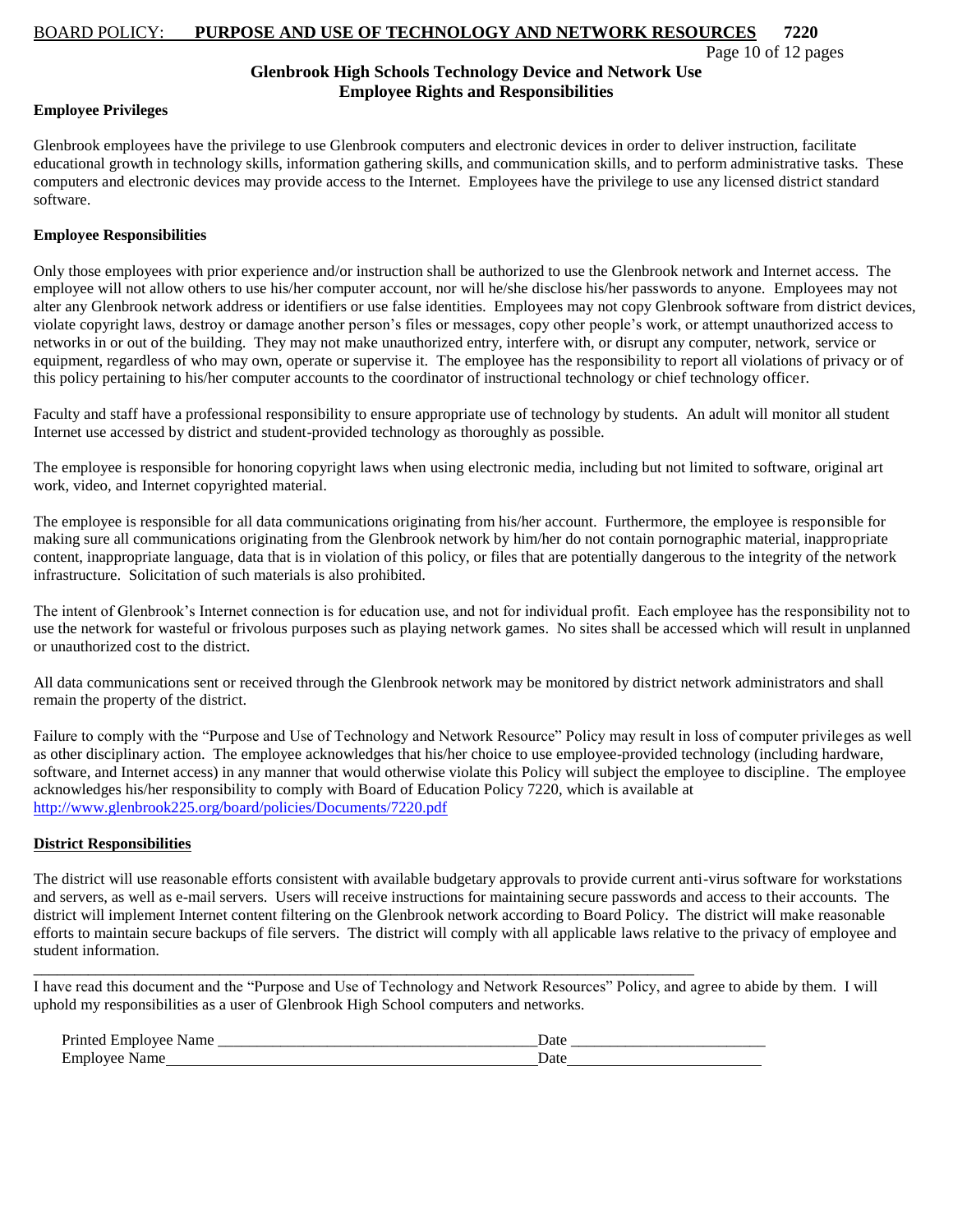### **Glenbrook High Schools Technology Device and Network Use Student Rights and Responsibilities**

#### **Student Privileges**

Students have the privilege to use Glenbrook computer workstations in order to facilitate educational growth in technology skills, information gathering skills, and communication skills. These workstations may provide access to the Internet.

#### **Student Responsibilities**

In order for Glenbrook High Schools to provide sound educational opportunity via the network, each student needs to use the Glenbrook computer network system responsibly.

The student exercising his/her privilege to use the Glenbrook computer network system or self-provided technology to access the Internet as an educational resource is responsible for all material received. Only those students with prior experience and/or instruction shall be authorized to use the Glenbrook computer network system to access the Internet. Students are responsible for not giving their Glenbrook computer account and password to anyone. Students may not alter any Glenbrook network address or identifiers or use false identities. Students may not copy Glenbrook software from district devices, violate copyright laws, destroy or damage another person's files or messages, copy other people's work, or attempt unauthorized access to networks in or out of the building. They may not make unauthorized entry, interfere with, or disrupt any computer, network, service or equipment, regardless of who may own, operate or supervise it.

Students are not allowed to access, use or possess pornographic material, inappropriate, harassing or offensive content via e-mail or other means, or files deemed dangerous to the integrity of the Glenbrook High School network system. In addition, students may not access, use or possess unauthorized or illegally obtained hardware, software or data. The intent of Glenbrook's Internet connection is for educational use, and not for individual profit or recreational purposes that promote waste, fraud or abuse. No sites will be accessed that result in unplanned or unauthorized cost to the district.

If a student has been assigned a Glenbrook e-mail account, the student is responsible for reporting all violations of privacy or of this policy. Students are accountable for all mail received under their user accounts.

Students may not use the network or labs for wasteful or frivolous purposes. It is the student's responsibility to follow all computer lab rules and obey supervisors of all school labs, and follow the guidelines for acceptable use of electronic devices as established by the school administration.

**The student acknowledges that his/her choice to use self-provided technology (including hardware, software, and Internet access) in a Glenbrook school building, on school grounds, or at or in relation to a school-sponsored activity at any location that in any manner that would otherwise violate this Policy will subject the student to discipline. Such discipline may include confiscation of the selfprovided technology, loss of Glenbrook computer privileges, and other penalties and disciplinary actions up to and including suspension and expulsion.**

The student acknowledges his/her responsibility to review and comply with the requirements set forth in Board of Education Policy 7220, "Purpose and Use of Technology and Network Resources" which is available at http://www.glenbrook225.org/board/policies/Documents/7220.pdf

#### **District Responsibilities**

The district will use reasonable efforts consistent with available budgetary approvals to provide current anti-virus software for workstations and servers and to maintain secure backups of file servers. Users will receive instructions for maintaining secure passwords and access to their accounts. The district will implement Internet content filtering on the Glenbrook network according to Board Policy and will comply with all applicable laws relative to the privacy of staff and student information.

I have read this document and the "Purpose and Use of Technology and Network Resources" Policy and agree to abide by them, and to uphold my responsibilities as a student user of Glenbrook High School computers and networks, and to uphold the same responsibilities as a condition of using self-provided technology in a Glenbrook school building, on school grounds, or at a school-sponsored activity at any location.

| Student Name             | <b>ID</b> Number | Date   |
|--------------------------|------------------|--------|
| <b>Student Signature</b> |                  | School |
| Parent Signature         |                  | Date   |

\_\_\_\_\_\_\_\_\_\_\_\_\_\_\_\_\_\_\_\_\_\_\_\_\_\_\_\_\_\_\_\_\_\_\_\_\_\_\_\_\_\_\_\_\_\_\_\_\_\_\_\_\_\_\_\_\_\_\_\_\_\_\_\_\_\_\_\_\_\_\_\_\_\_\_\_\_\_\_\_\_\_\_\_\_\_\_\_\_\_\_\_